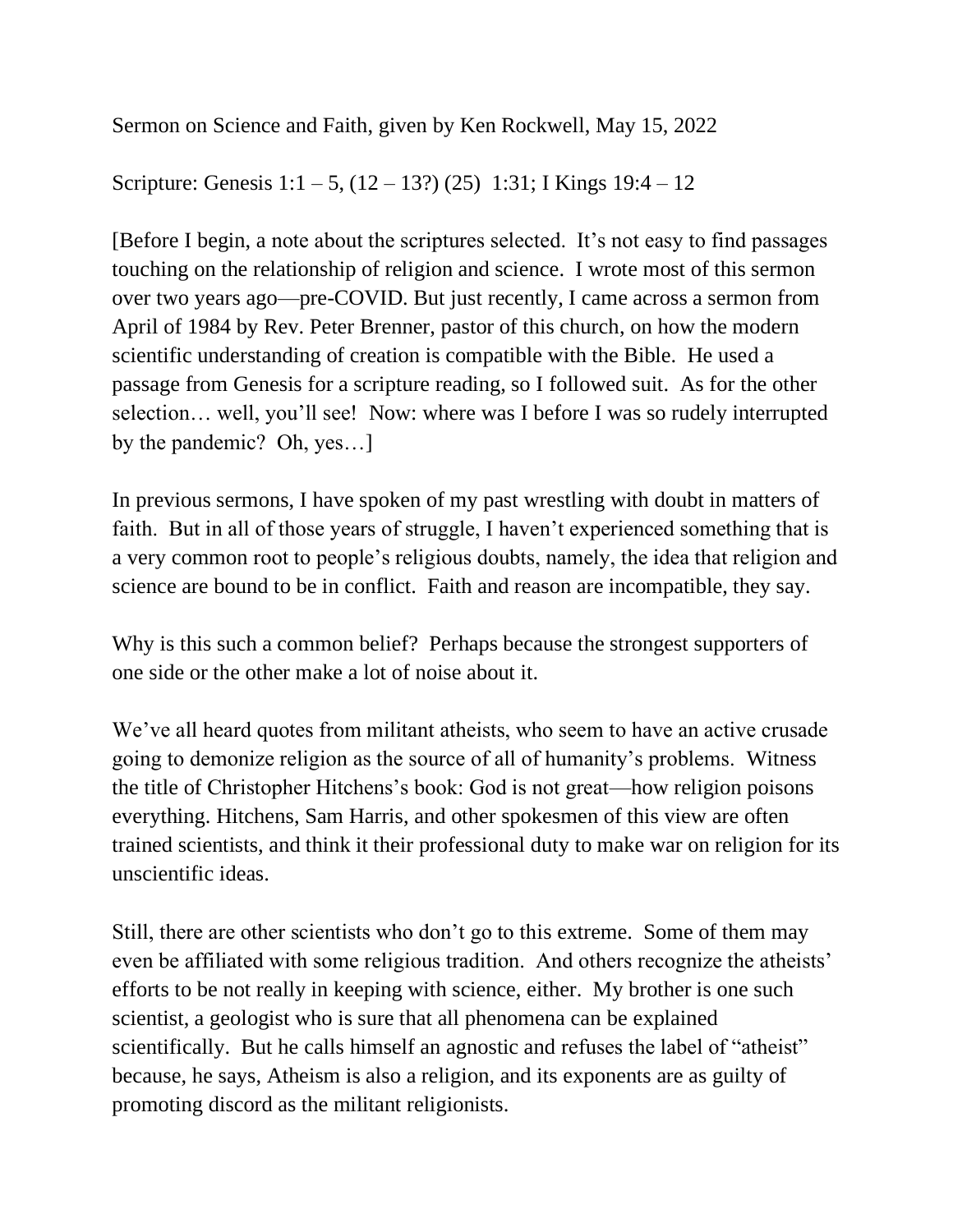On the religious side, we see most of the anti-science coming from those who take certain lines of their scripture in a literal manner. "The Bible says this; science says something different; I believe the Bible, therefore I reject what science says." The conflict goes away if one isn't tied to a literal interpretation of the verses that supposedly conflict. If the two creation stories in Genesis—which, by the way, conflict with each other in a literal reading of them—are seen as metaphors (or to use New Testament language, as parables), meant to teach us lessons, there isn't a need to deny scientific findings.

Some examples of positive religious responses to science:

My other brother is a Baha'i. The Baha'i Faith is a new religion (born in the 19<sup>th</sup>) century) that has always asserted that science and religion are in harmony. As one of its leading exponents, Abdul-Baha, put it succinctly:

"There is no contradiction between true religion and science. When a religion is opposed to science it becomes mere superstition. … Religion and science are the two wings upon which man's intelligence can soar into the heights, with which the human soul can progress. It is not possible to fly with one wing alone!" I like that metaphor.

The early centuries of Islam saw the development of a science-friendly civilization. Muslims, along with Jews and Christians among them, kept alive the knowledge of Greek civilization, later transmitting them back to Europe in Renaissance times. Historically, Islam didn't have a bias against modern science as its fundamentalists today do. One Muslim thinker put it this way: God could have created the world in any manner He chose. It's the job of the scientist to find out how God actually chose to do it.

Christian thinkers have expressed similar views. One of the first responses by a Christian minister to Darwin's theory of evolution said in effect: "At last! A creation story worthy of our Creator!"

Recently I was walking through the Salt Lake City cemetery, and came across a large grave monument with the following quote by the one buried there: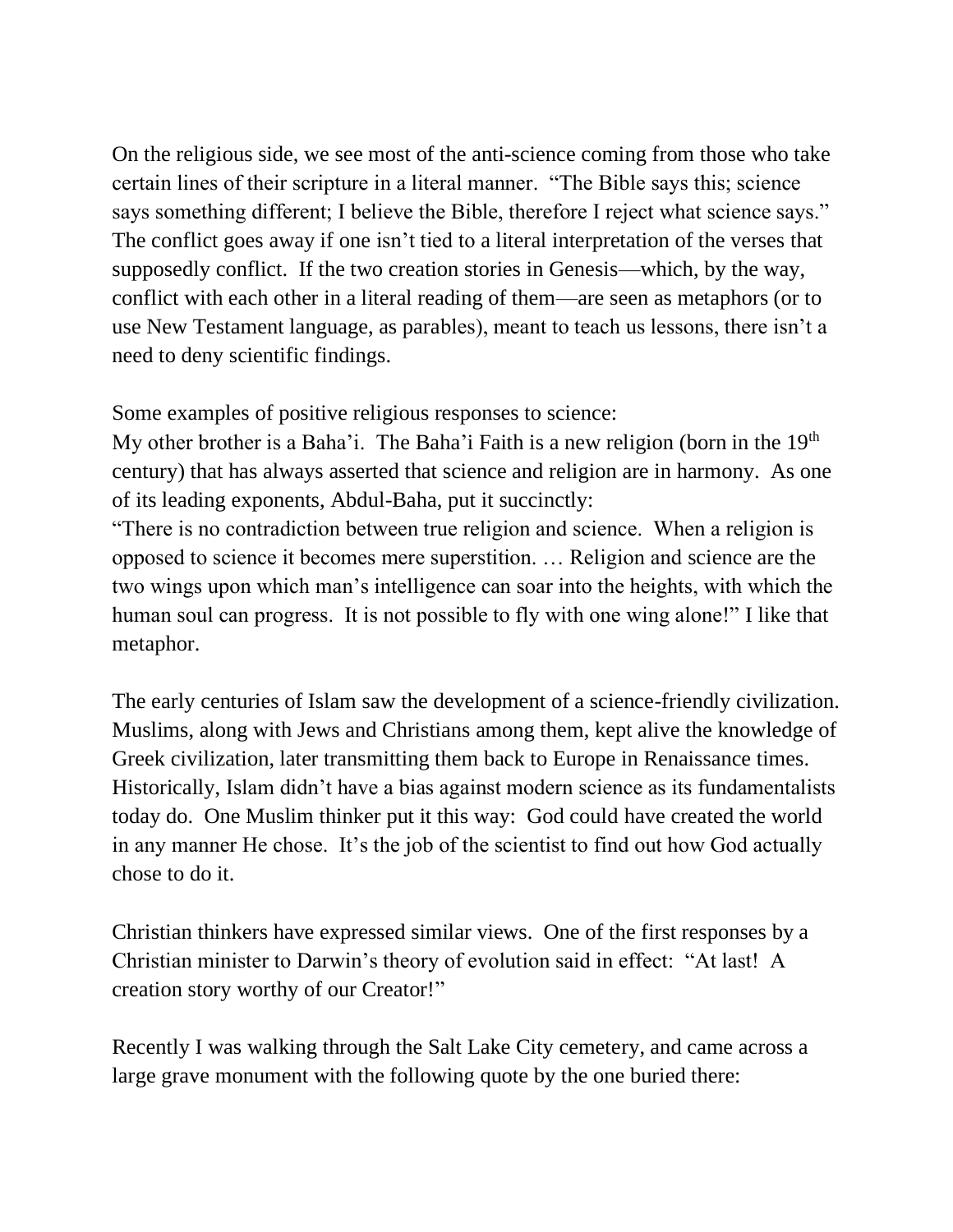"Within the Gospel of Jesus Christ there is room and place for every truth thus far learned by man or yet to be made known." The speaker was James E. Talmage, a chemist and science teacher who became President of the University of Utah. He was also a faithful Latter-day Saint who rose to become an Apostle of his church.

One can find many other examples where faith and reason, religion and science, are able to dwell within the same heart.

Still, some are uncomfortable with the apparent randomness that scientists find in nature. They would rather think that God is in direct, active control of everything, as some Biblical stories suggest. Why would God relinquish control of nature? Well, why not? We have long been accustomed to believing we have freedom of will and are responsible for our own actions. Apparently, God saw fit to relinquish control of us for the greater good of human freedom. Maybe there are good reasons for nature to run its course according to natural laws—basic principles that God set up, but that have wide latitude to develop in different ways, such as evolving the wonderful diversity of life on Earth. While some Biblical passages suggest God's direct control of nature, today's second reading suggests otherwise: Earthquake, windstorm, fire—God was not in these, but in the voice of the Spirit.

Today, valuing the findings of science is becoming increasingly important among religious communities that are concerned with the environmental health of the planet. Science is telling us we're in trouble, and Christians are reaffirming the statement in Genesis that God gave man stewardship of the earth. We must be wise stewards of the resources we've been given, using what we need but maintaining a balance so that we don't exhaust basic resources and make the Earth unlivable.

Many of us love the beauty of nature, especially the mountains that provide a lovely backdrop to our city. This place would be unlivable without the water supply provided by these mountains. So we give thanks to God for them. But in the long term, these mountains and other features of the earth's surface got to be as they are through geologic forces. That includes earthquakes, as well as sea level change, glaciation, volcanoes—things that we don't care to experience personally!